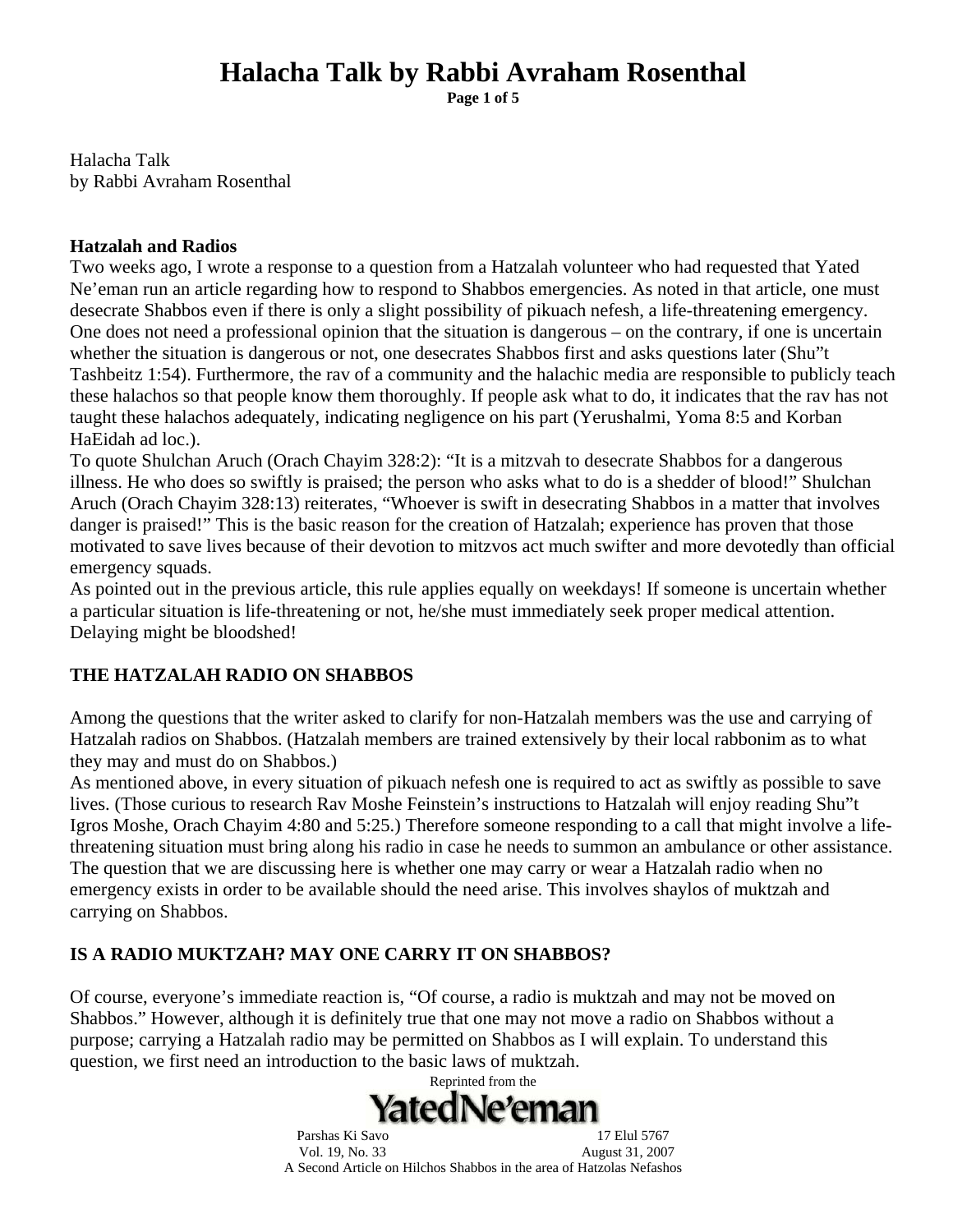**Page 2 of 5** 

#### **THE ORIGINS OF MUKTZAH**

In the period of the construction of the second Beis HaMikdash, Nechemiah noticed that many Jews were extremely lax in Shabbos observance. In his own words, "In those days, I saw people in Judea operating their winepresses on Shabbos and loading their harvest on donkeys; and also their wine, grapes, and figs and all other burdens; and transporting them to Yerushalayim on Shabbos… the Tyrians would bring fish and other merchandise and sell them to the Jews" (Nechemiah 13:15-16). Nechemiah then describes how he succeeded in closing the city gates the entire Shabbos in order to keep the markets closed.

To strengthen Shabbos observance, Nechemiah established very strict rules concerning which utensils one may move on Shabbos. These rules form the foundation of the halachos of muktzah (Gemara Shabbos 123b). Initially, he prohibited using and moving virtually all utensils, excluding basic eating appliances such as table knives. We will call this Nechemiah's "Original Takanah." By prohibiting the moving of items even indoors, he reinforced the strictness of not carrying outdoors on Shabbos (Gemara Shabbos 124b; Raavad, Hilchos Shabbos 24:13). Furthermore, the laws of muktzah shield people from mistakenly performing forbidden activities with these tools. In addition, these laws create a Shabbos atmosphere that is qualitatively different from the rest of the week even for an individual whose daily life includes no manual activity (Rambam, Hilchos Shabbos 24:12-13).

As the Jews upgraded their Shabbos observance, Nechemiah gradually relaxed the rules of muktzah, permitting limited use of some tools on Shabbos. These were Nechemiah's Second Takanah, Third Takanah, and Fourth Takanah, the details of which the Gemara discusses (Shabbos 123b). Eventually, Nechemiah established rules whereby one may move and use most utensils on Shabbos when necessary, whereas objects that one would never utilize on Shabbos remained prohibited (except for unusual circumstances such as danger). When discussing the halachos of muktzah as they apply today, I will refer to Nechemiah's "Final Takanah."

### **THE CATEGORIES OF MUKTZAH**

Nechemiah's Final Takanah established four distinct categories:

1. Non-muktzah: Items that one may move without any reason whatsoever. This category includes food, sifrei kodesh and, according to many authorities, tableware (Mishna Berurah 308:23) and clothing (see Shitah La'Ran, Shabbos 123b s.v. Barishonah). Nechemiah never included these items even in his original, very strict Takanah, because they are in constant use.

2. Kli she'me'lachto l'heter is a utensil whose primary use is permitted on Shabbos, such as a chair or pillow. One may move this utensil if one needs to use it, if it may become damaged, or if it is in the way. (The Gemara calls this last case l'tzorech m'komo, literally, to use its place.) I may not move a kli she'me'lachto l'heter without any reason or even to help me perform a task I could perform without any tool (Gemara Shabbos 124a; Shaar HaTziyun 308:13). (I find that people are often surprised to discover this halacha.) 3. Kli she'me'lachto l'issur is a tool whose primary use is forbidden on Shabbos, such as a hammer, saw, or needle. One may move these items only if they are in the way or if one has a Shabbos-appropriate purpose for them, such as using a hammer to crack open a coconut or a needle to remove a splinter (Mishna Shabbos 122b and Gemara Shabbos 124a). (However, one should be careful not to intentionally cause bleeding [Magen Avrohom 328:32; see also Biur Halacha 308:11] and one may not sterilize the needle first [see Rambam, Hilchos Shabbos 12:1].) One may remove a kli she'me'lachto l'issur that was left on a table, counter, or chair,

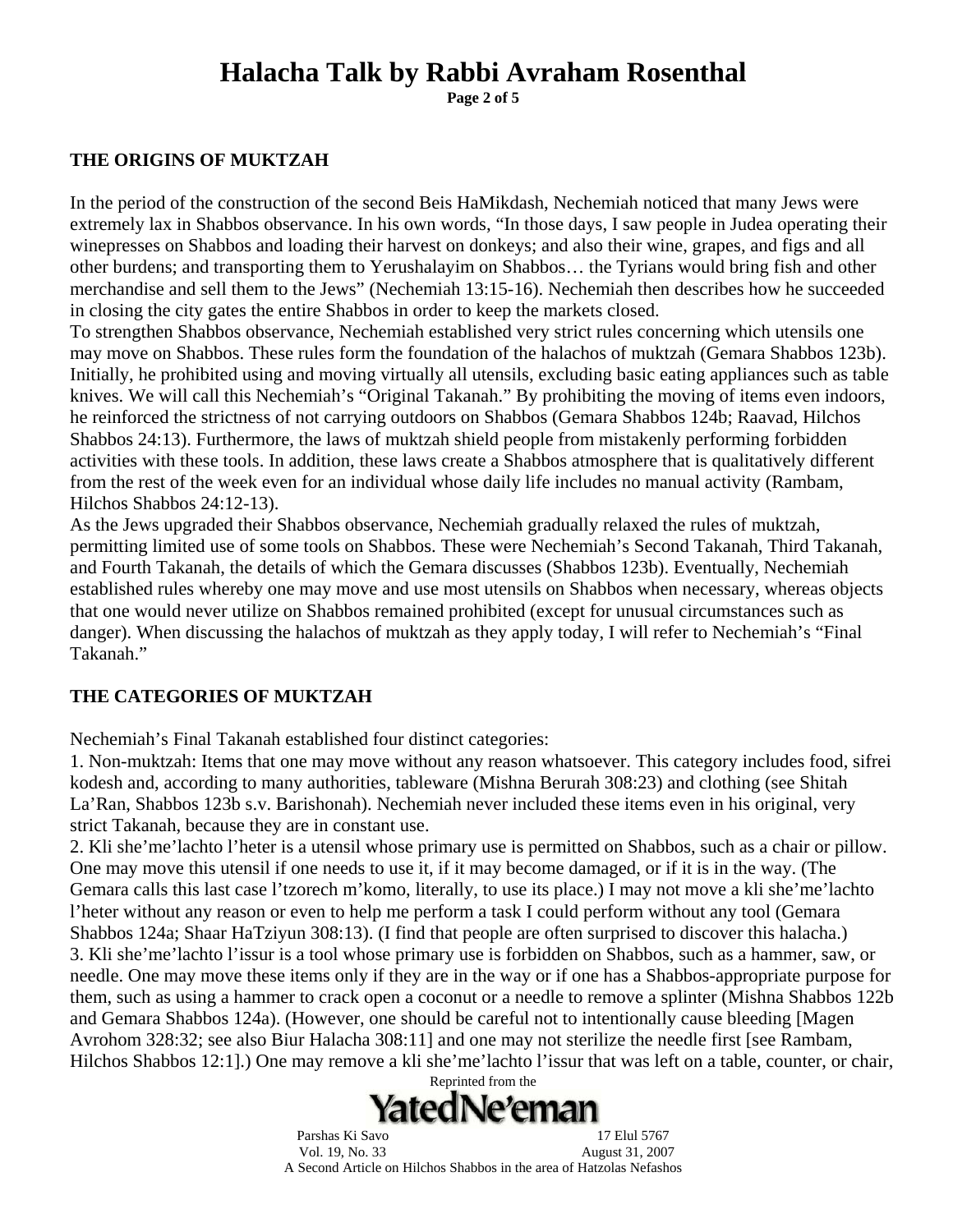**Page 3 of 5** 

if one needs to put something else there. However, under normal circumstances, one may not move a kli she'me'lachto l'issur if one is concerned that it may become damaged where it was left. Nevertheless, if one knows that he will need to use a kli she'me'lachto l'issur later that day and is afraid that it will be stolen, broken or ruined and unusabl e by then, he may save it (Tehillah LeDovid 308:5). This is because making sure that it is available for later use is considered using it.

4. Completely Muktzah. These are items that one may not move at all under normal circumstances. For our purposes, we will subdivide this category into two general sub-categories:

4A: Items that do not qualify as utensils or food at all, such as money, living animals, sticks and stones. 4B: Utensils that one has no reason to move on Shabbos, such as merchandise that one intends to sell. 4C: A possible third category:

According to many authorities, another category of muktzah utensils includes utensils whose use is only for prohibited purposes on Shabbos. In other words, one may move a kli she'me'lachto l'issur only when this specific utensil has an occasional use that is permitted on Shabbos, such as a hammer, which someone might use to open a coconut, or a pot, which although primarily used to cook food, is also used to store food after it is cooked. However, some poskim prohibit moving a candle on Shabbos, although it is halachically considered a "utensil," since it is not suitable for any permitted use on Shabbos at all. These poskim contend that this type of utensil is considered muktzah and may not be moved even if it is in the way (see Pri Megadim, Aishel Avrohom 279:12; Aruch Hashulchan 279:1; based on Tosafos, Shabbos 36a s.v. Ha Rabbi Yehudah and Baal HaMaor, Shabbos 154b). However, other poskim consider a candle and any other utensil to not always be muktzah, contending it may b e moved if it is in the way or it has a Shabbos purpose (Magen Avrohom 308:18; based on Rashba, Shabbos 154b).

## **DIFFERENCES BETWEEN KLI SHE'ME'LACHTO L'HETER AND SHE'ME'LACHTO L'ISSUR**

After Nechemiah's later takanos, both kli she'me'lachto l'heter and kli she'me'lachto l'issur have an interesting status: sometimes they are muktzah and sometimes not, depending on why one wants to move them. Both a kli she'me'lachto l'issur and a kli she'me'lachto l'heter may be moved if one needs the use of the appliance.

There are several halachic differences between a kli she'me'lachto l'issur and a kli she'me'lachto l'heter, most of which are not germane to our discussion about Hatzalah radios. However, there is one halachic distinction that is germane, as we will see: One may carry a kli she'me'lachto l'heter early in the day even though he does not anticipate needing it until much later that day (Taz 308:2). This is considered as using the kli. On the other hand, a kli she'me'lachto l'issur may only be picked up when one actually needs to use it (with the exception of when one is concerned that it may be broken or stolen as I mentioned earlier).

## **WHAT IS A RADIO?**

Having explained the different categories of muktzah, under which category does a Hatzalah radio fit? Clearly it does not fit into the first category of items that are excluded from the laws of muktzah and may be moved without any reason.

One could conceivably categorize a Hatzalah radio under the category of items that have no purpose on Shabbos since a radio under normal non-pikuach nefesh circumstances is not used on Shabbos. One who holds this way would still permit carrying the radio when there is an emergency; the shaylah is only whether one may carry the radio when there is no emergency.

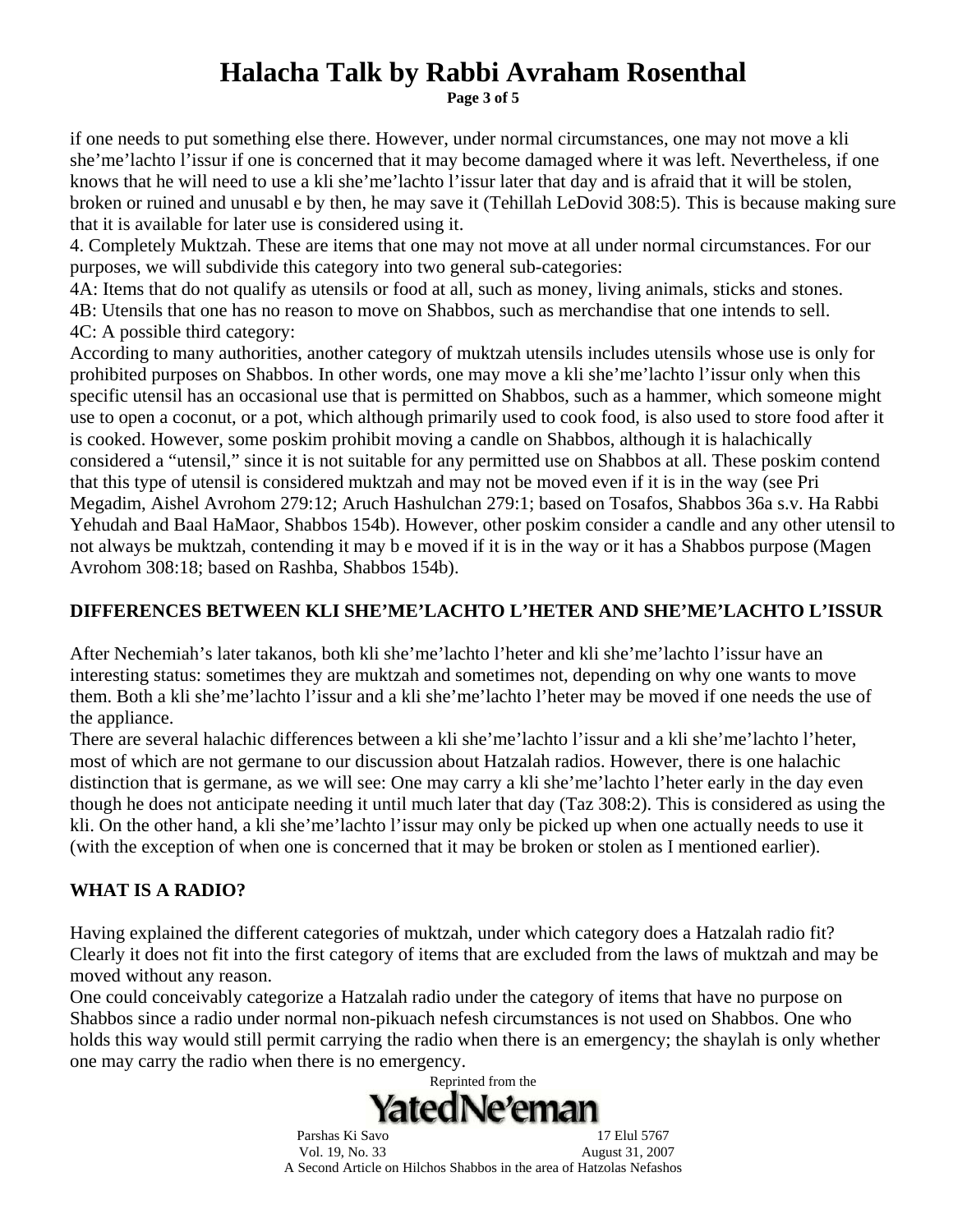**Page 4 of 5** 

It is far more likely that we should consider a Hatzalah radio either kli she'me'lachto l'issur because its typical use is prohibited on Shabbos or as a kli she'me'lachto l'heter because realistically one may need it on Shabbos. (One might categorize a Hatzalah radio as similar to a bris milah knife, which is usually considered muktzah, yet many poskim rule that it is not muktzah if the mohel has a bris to perform on Shabbos.) I want to point out that according to both of these approaches, one may carry the Hatzalah radio when one may need to use it, and one may move it if it may become stolen or broken and he may need it later today. Also, as all Hatzalah volunteers know, one may only use the radio on Shabbos when a potential pikuach nefesh emergency exists and only to the extent necessary for the emergency.

### **ANTICIPATING EMERGENCIES**

Until this point I have been discussing to what extent the Hatzalah radio is muktzah. We have not yet discussed whether wearing the radio is considered carrying and therefore forbidden to carry outside an eruv when no emergency exists. In a future article I hope to address the question of whether one may supersede violations of the Torah because of the possibility that a pikuach nefesh situation may develop. For now, we will simply analyze whether one may wear a Hatzalah radio in a place that is not enclosed by an eruv.

### **CARRYING THE RADIO ON SHABBOS WHERE THERE IS NO ERUV**

The Mishna (Shabbos 63a) records a dispute between Rabbi Eliezer and the Chachamim whether one may carry weapons on Shabbos when there is no pikuach nefesh to carry them. Rabbi Eliezer rules that a man may carry a weapon outside an eruv on Shabbos because he considers it a tachshit, decorative attire. Although weapons are not inherently nice looking, since men wear weapons as a sign of importance they are considered tachshitin. The Chachamim disagree, noting that in the days of Moshiach men will no longer ornament themselves with weapons; therefore, they are not inherently tachshitin (Gemara Shabbos 63a). The Chachamim rally support to their approach from a famous pasuk, "And they shall pound their swords into plowshares, and their spears into pruning hooks (Yeshaya 2:4)," demonstrating that in the times of Moshiach weapons will be meaningless. If weapons were indeed tachshitin, men in the Moshiach er a would not destroy them.

In a teshuvah addressed to Hatzalah, Rav Moshe Feinstein (Shu"t Igros Moshe, Orach Chayim 4:81), permits Hatzalah members to wear radios on Shabbos clipped to their belts. Rav Moshe contends that one sees from the above-quoted Gemara that an item might be a tachshit even though it is not a garment and has no real aesthetic function, but is worn to show prominence. Although the Chachamim disagreed with Rabbi Eliezer's ruling that a weapon is a tachshit, this is because they proved from the pasuk that weapons do not show inherent importance since they will have no value after Moshiach. However, a different item that shows importance, or is an identification of one's profession, is considered a tachshit and may be carried on Shabbos, even according to the Chachamim. Rav Moshe contends that the Hatzalah radio shows that the wearer is involved in this important mitzvah of saving lives and is a badge of honor; it therefore qualifies as a tachshit. Similarly, according to Rav Moshe, a physician or medical student may walk the streets with a stethoscope draped around his or her neck since it is a sign of that he/she is qualified to practice a wellrespected profession.

Others disagree with Rav Moshe's comparing the Hatzalah radio to a weapon, contending that a weapon is indeed sometimes worn as a tachshit, as in the wearing of a military dress uniform in which a sword is part of the attire. However, Hatzalah volunteers do not wear the radio as an ornament (Rav Shimon Schwab).